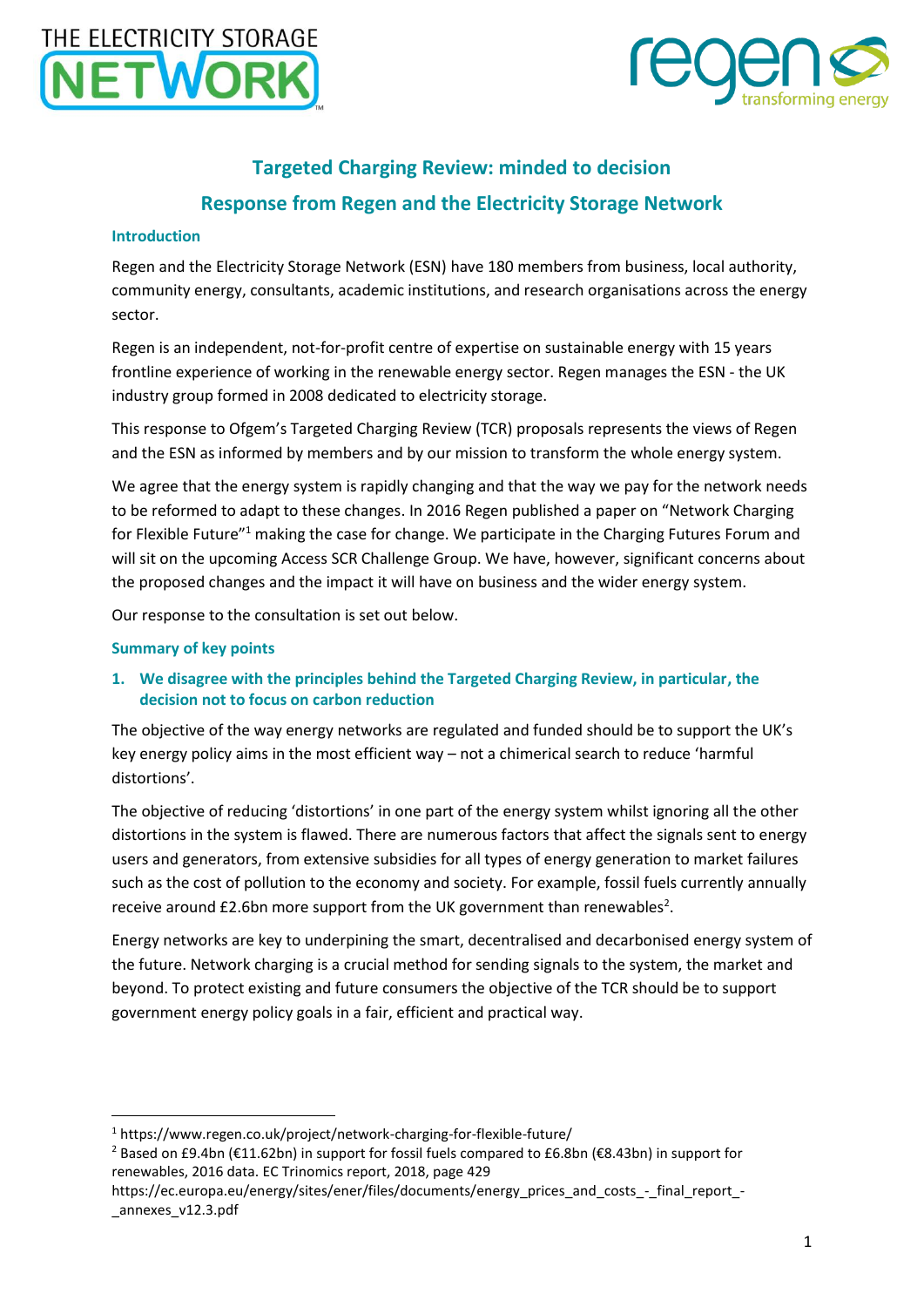

In particular, reducing carbon emissions is a key societal and government policy goal. Ofgem's failure to make decarbonisation a principle of its reviews of network charging is an egregious failure to meet its statutory and moral duties to protect future consumers.

Feedback and analysis from our membership has shown that these proposals will increase costs for renewable generators, storage and other flexible technologies resulting in decreased investment and potential failure of existing projects. This will lead to more fossil fuel generation. If carbon reduction were considered as a principle, the impacts on renewables and storage deployment that we outline in this consultation response would be factored into the decision, rather than referred to as a side effect.

**Recommendation: the principles behind the TCR should be reconsidered to ensure the changes support government energy policy goals and include carbon reduction as a key principle.**

### **2. Renewable generation and flexible technologies are disproportionately affected**

### **2.1. Removal of incentives for demand reduction**

We agree that the way we pay for the electricity network should be adapted to better suit the current and future structure of the network.

However, the proposals to make such a large part of network charging a fixed cost will penalise large energy users who have invested to reduce their energy demand in line with government policy. As a result, incentives to invest in storage, onsite generation or demand side response will be reduced and the business case for such technologies will be affected.

### **2.2 Embedded benefits**

Combined with previous reductions to embedded benefits, the changes to Balancing Services Use of System (BSUoS) charge will reduce revenue prospects for distribution connected assets. Coupled with the uncertainty of the forward-looking reforms, leading UK assets owners and investors have predicted that renewable energy and storage project deployment will slow due to reduced competitivity and the cost of finance will rise due to increased risk. Our members have provided evidence to support this assessment which can be found in specific question responses below.

Faced with ever reducing revenues and an uncertain climate, renewable generation and flexible technologies are being disproportionately affected by these changes.

**Recommendation: no decision should be taken on whether to implement the proposed changes to BSUoS under the TCR until the Taskforce has made its recommendations and industry have been consulted.**

**Recommendation: Ofgem should undertake further analysis on the impact of these changes on renewable generation, storage and other flexible technologies.**

#### **3. The review is out of step with the Forward-looking and Access review**

Residual and forward-looking charges are explicitly linked, and it is difficult to assess changes to one without knowing the structure of the other. The split between the two reviews results in different timescales, different teams within Ofgem and different analytical assessments – and creates uncertainty for the industry.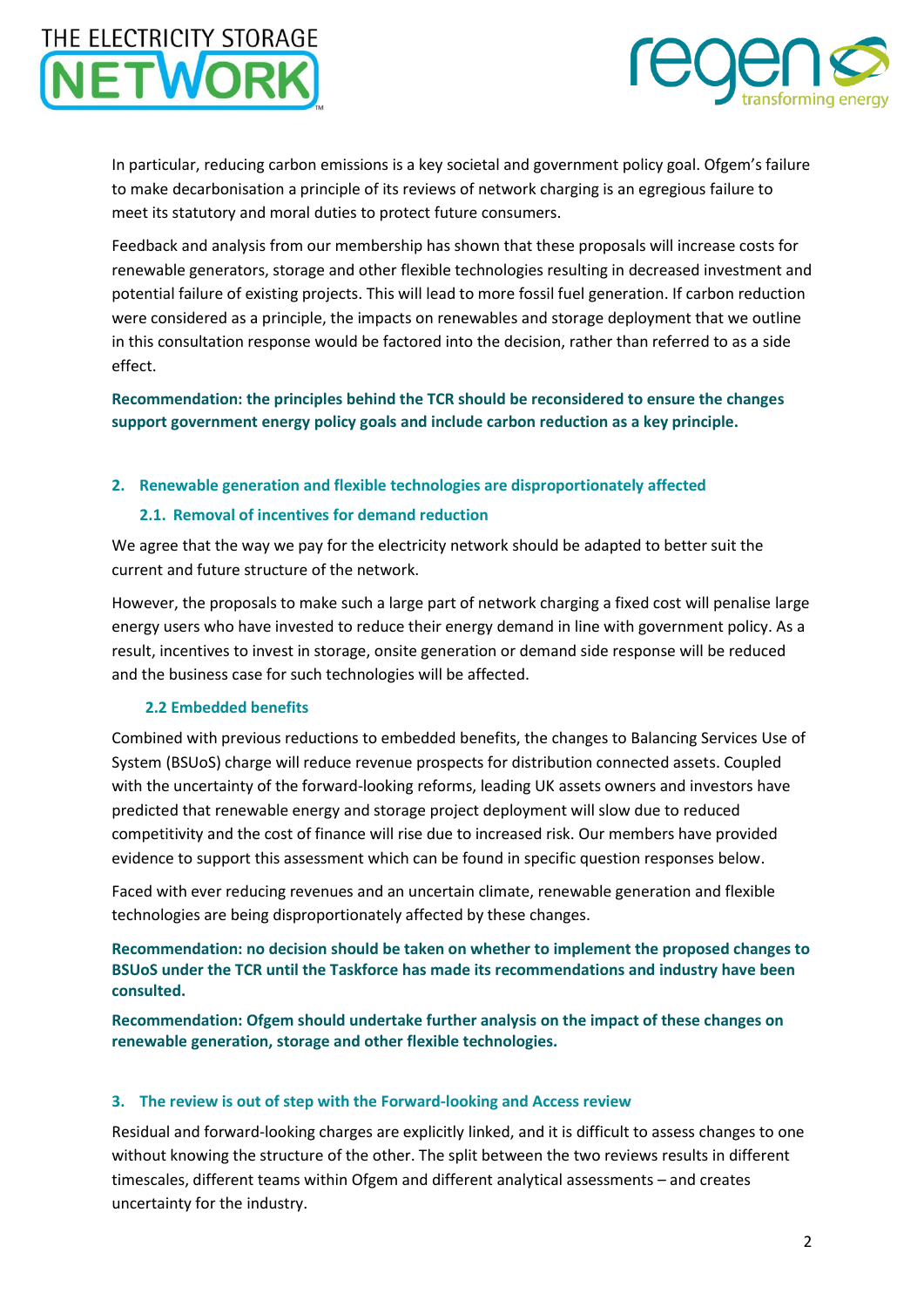

The impacts that the reforms will have on both elements of charging must be assessed together. By removing incentives to residual charges before deciding how it will be re-apportioned through forward-looking charges is preventing industry from accurately modelling future business cases. This in turn is deterring investment.

**Recommendation: the two reviews should be aligned so that the debate, analysis, decisions and implementation occur together.**

## **Consultation questions**

### *Q2. Do you agree with how we have assessed the impacts of the changes we have considered against the principles? If you disagree with our assessment, please provide evidence for your reasoning.*

We strongly disagree with the principles Ofgem have chosen for the TCR. As set out above, the principles fail to meet Ofgem's duties to future consumers and instead narrowly focus on reducing 'distortions' in one part of the system while ignoring those that exist outside of it. In particular the principles;

- 1. fail to support and align with government energy policy objectives.
- 2. do not take carbon emissions into account and as a consequence do not support decarbonisation.

**Recommendation: the principles of the TCR should be rethought with carbon reduction adopted as a key principle.**

**Recommendation: Ofgem should undertake further analysis on the impact of these changes on renewable generation, storage and other flexible technologies.**

### *Q5. Do you agree that similar customers with and without on-site generation should pay the same residual charges? Should both types of users face the same residual charge for their Line Loss Factor Class (LLFC)?*

We agree with the overarching principle of the Targeted Charging Review that everyone should pay fairly for the residual costs incurred in building and running network infrastructure.

*CoGen is a developer of baseload energy recovery facilities. We feel strongly that these proposals will reduce investment in renewable energy infrastructure and related behind the meter connections. From our analysis, cost incentives could be reduced by 96%. Despite uncertainties, the intentions of the current proposals are likely to discourage renewable generation for industrial users. This is an example of an innovative, low carbon generator being hit by both reduction in Triads and reduction in embedded benefits.*

Isabella Gaupmann, Project Development Manager, CoGen

Renewable onsite generation can help reduce carbon emissions and reduce network infrastructure costs. CoGen, a developer of baseload energy recovery facilities, note that the proposals will reduce cost incentives by as much as 96% thereby negatively impacting investment in renewable energy infrastructure and related behind the meter connections<sup>3</sup>.

Storage performs a similar function by helping to reduce demand at peak times

**.** 

<sup>3</sup> Isabella Gaupmann, Project Development Manager, CoGen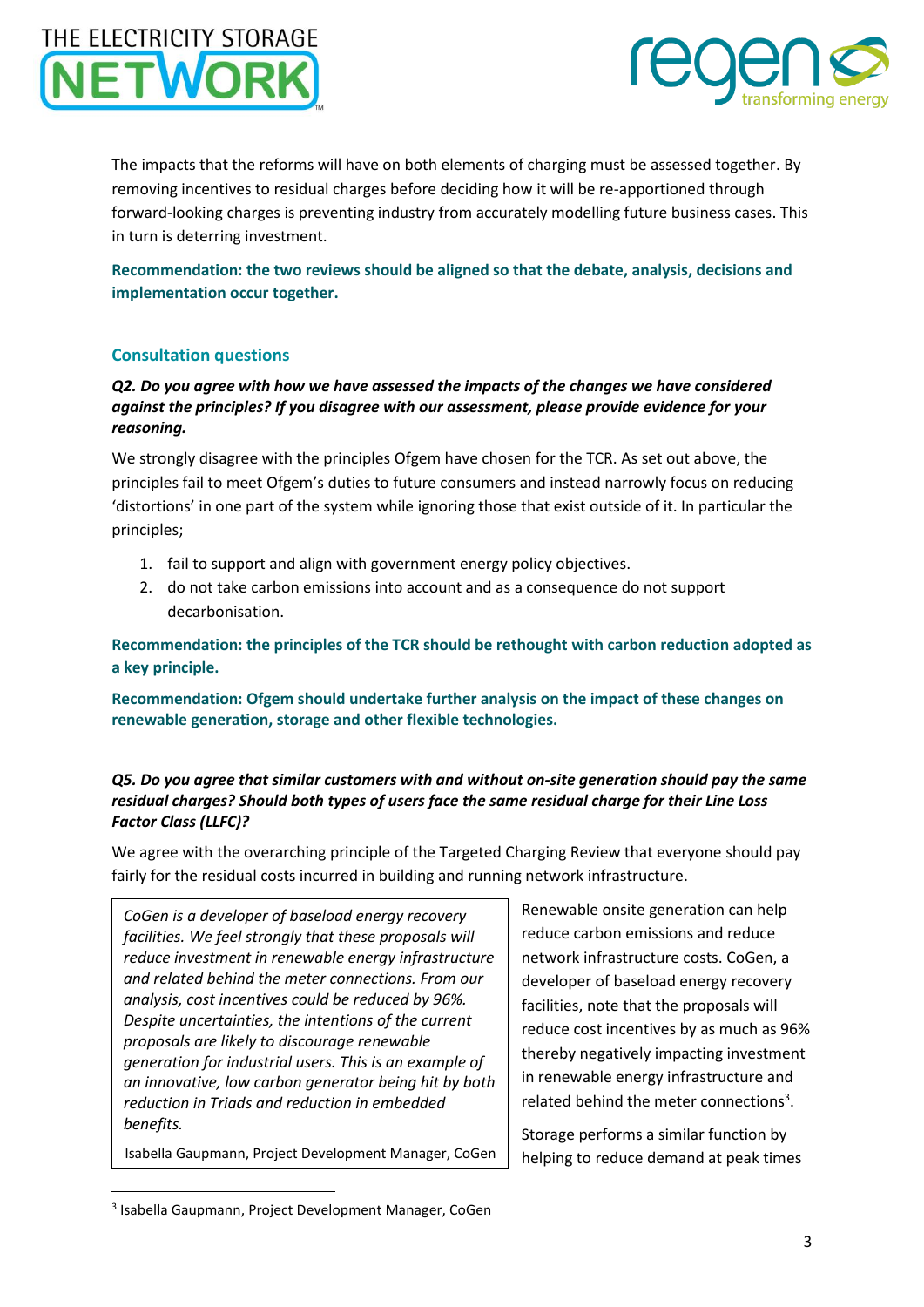

and contributing to security of supply. Quarry Battery, a pumped hydro developer, have already seen the effects of reduced Triad payments pushing back by at least 2 years a 100 MW/700 MWh pumped hydro scheme, with the project at greater risk of failure<sup>4</sup>.

Ecotricity, a renewable supplier, believe that Triad payments made up as much as 50% of the business case for storage assets<sup>5</sup>

*"Infrastructure investors are no longer investing in the UK due to policy and regulatory uncertainty in the energy sector. The risk and cost of capital has increased and this uncertainty is pushing investors and debt funders away. When modelling for an asset, revenues from network charges have to be assumed at zero because it's impossible to know what the changes will bring."*

Dave Holmes, Managing Director, Quarry Battery Company Onsite renewable generation and storage does help to reduce carbon emissions and costs for the network and they should be rewarded fairly for doing so in the forward-looking charging element of network charging. However, industry is being asked to agree to these significant changes without knowing how they might be rewarded through forward-looking charges. This uncertainty is raising costs for investors and driving away debt funders.

**Recommendation: Ofgem should undertake further analysis on the impact of these changes on renewable generation, storage and other flexible technologies.**

**Recommendation: ensure that onsite generation and storage are appropriately rewarded by the forward-looking charge for reducing costs to the network.**

*Q8. Do you agree with the approaches set out for banding (either LLFC or demanding for agreed capacity)? If not please provide evidence as why different approaches to banding would better facilitate the TCR principles.*

*Q9. Do you agree that LLFCs are a sensible way to segment residual charges? If not, are there other existing classifications that should be considered in more detail?*

#### **Answers to questions 8 and 9**

1

The decision to base the fixed charge on Line Loss Factor Class (LLFC) is difficult to assess as there is very little information provided by Ofgem on what this segmentation represents. Given what information there is available on how the Line Loss Factor is calculated by DNOs, it can be assumed that the segment based on LLFC will vary depending on where a user is connected to the network. This increases locational distortion and should be made clear to stakeholders so that a full assessment of the impact can be made. An example given in the consultation aptly illustrates this; figure 10 shows the difference in impact between two SMEs with a different Line Loss Factor is vastly different. One is charged £236/year while the other is charged £1,099/year, solely based on the Line Loss Factor.

<sup>4</sup> Dave Holmes, Managing Director, Quarry Battery Company

<sup>5</sup> Peter Dennis, Smart Grid Aggregation Analyst, Ecotricity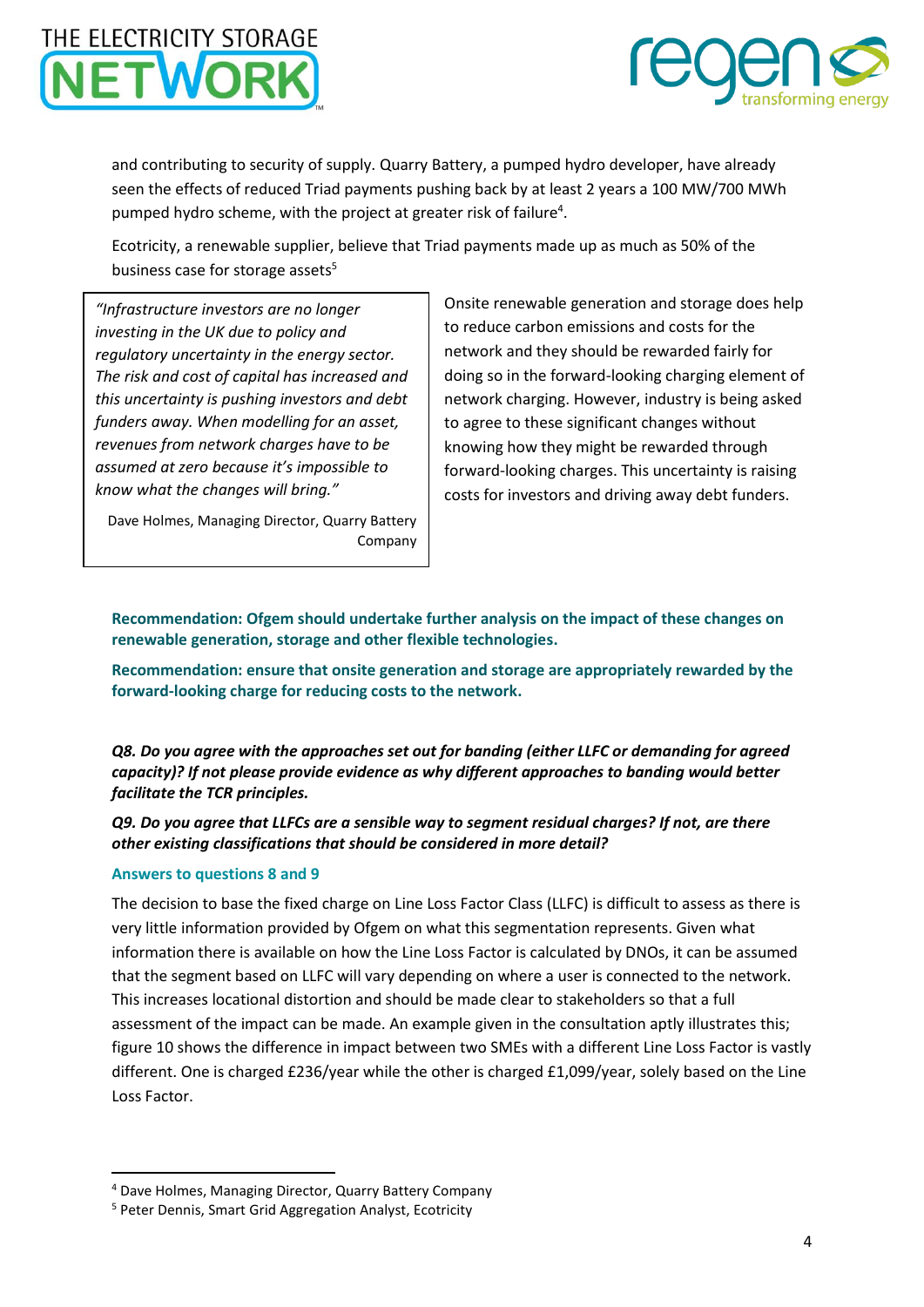

Figure 10 Small medium low voltage (LV) commercial user groups - Transmission & Distribution residual charges for baseline and basic options



Source: Ofgem, Targeted Charging Review: minded to decision and draft impact assessment, November 2018 It is unclear why the difference is so great, and it is assumed that most demand customers will have little control over their LLFC. Being unable to understand the reasons why the charge would vary so greatly makes it very difficult for anyone to make an assessment of whether these charges are fair.

#### **Recommendation: Ofgem should provide further clarification on the LLFC.**

### *Q11.Do you agree with our proposed approach to the reform of the remaining non-locational Embedded Benefits?*

### *Q13.Are there any reasons we have not included that mean that the remaining Embedded Benefits should be maintained?*

Distribution connected generation and storage can reduce network costs; embedded benefits are intended to provide the necessary signal to ensure such assets are built where and when they are needed. Embedded benefits make up a significant portion of income and business cases have been designed to include such costs - BSUoS benefits alone could save 4% of total costs for an embedded renewable generator<sup>6</sup>.

The changes to BSUoS could cost distributed assets as much as £4-5/MWh<sup>7</sup>, but given that the structure of the BSUoS charge is under review by the Balancing Services Charges Taskforce, it isn't possible to predict what the new charge might be for renewable generators. For vertically integrated suppliers, this loss may be passed back to the consumer, something that has not been taken into consideration under the analysis for the impacts of the TCR. We ask that no decision is taken on

**.** 

<sup>6</sup> Based on £2.50/MWh BSUoS charge and £65/MWh levelised cost for onshore wind. BEIS Electricity Generation Costs, 2016

https://assets.publishing.service.gov.uk/government/uploads/system/uploads/attachment\_data/file/566567/ BEIS\_Electricity\_Generation\_Cost\_Report.pdf

<sup>7</sup> Based on £2 - 2.50/MWh average BSUoS payment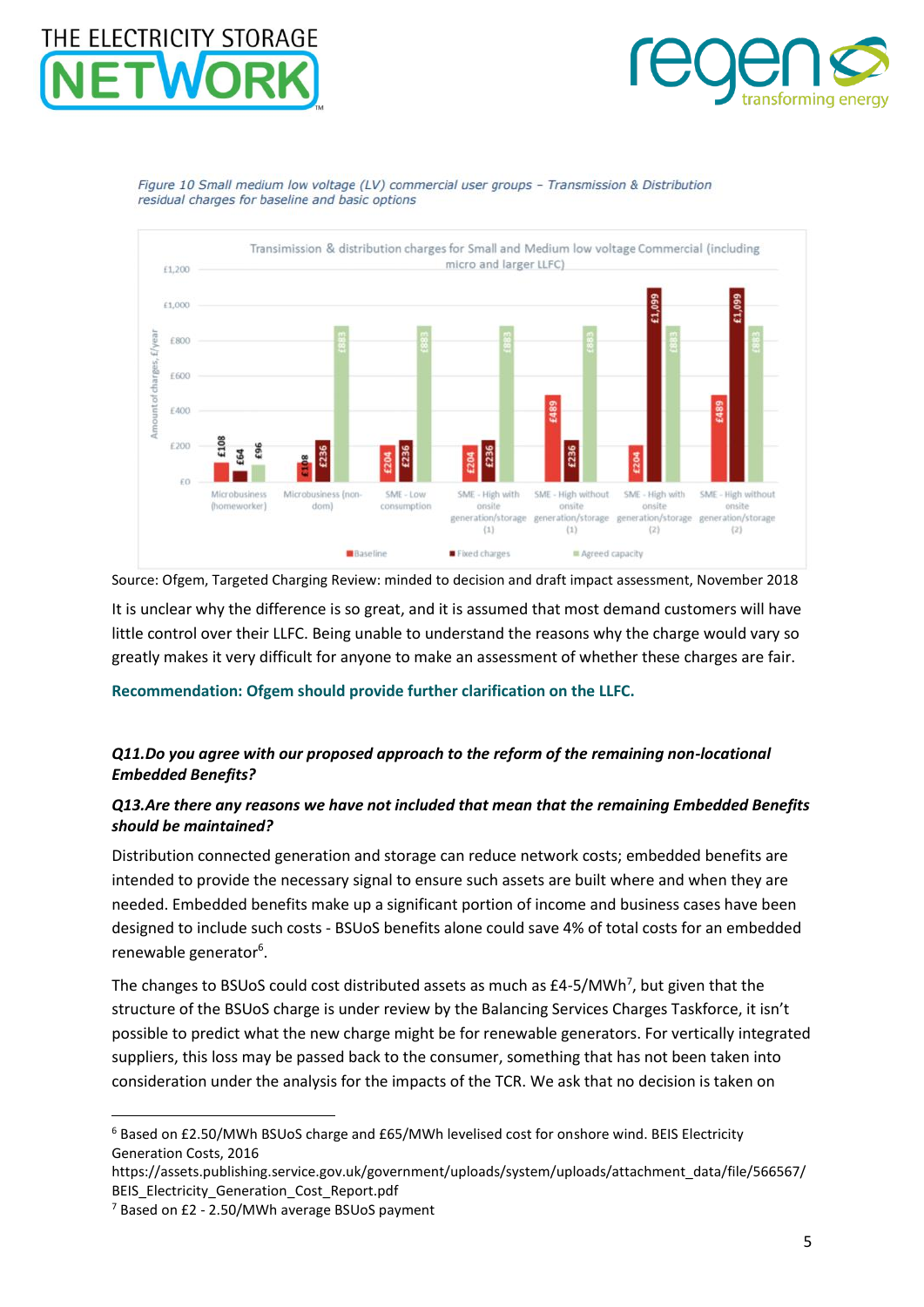

whether to implement the proposed changes to BSUoS under the TCR until the Taskforce has made its recommendations and industry have been consulted.

Combined with previous reductions to embedded benefits, this potential BSUoS swing will reduce revenue prospects for distribution connected assets and, coupled with the uncertainty of the forward-looking reforms, leading UK assets owners and investors have predicted that new build solar project deployment will slow due to reduced competitivity, and this is before taking into account the increase in the cost of finance due to increased risk.

Faced with ever reducing revenues and an uncertain climate, renewable generation and flexible technologies are being disproportionately affected by these changes and we ask that Ofgem undertake further analysis to fully understand the effect this is having on the industry.

**Recommendation: no decision should be taken on whether to implement the proposed changes to BSUoS under the TCR until the Taskforce has made its recommendations and industry have been consulted.**

**Recommendation: Ofgem should undertake further analysis on the impact of these changes on renewable generation, storage and other flexible technologies.**

*Q15.Do you agree with our minded to decision set out? If not please state your reasoning and provide evidence to support your answer.*

No, we do not agree.

1

### **Network Residual Charges**

We believe the fixed charge could prevent the most efficient and cost-effective use of the network if not complemented by strong signals in the forward-looking charge. It is difficult for the industry to make an assessment of the fixed charge proposal without knowing further detail of the forwardlooking element. For example, there is no clear indication from Ofgem how costs will be distributed between TNUoS, DUoS and BSUoS<sup>8</sup> following these reforms and whether the total amount in the residual pot would increase or decrease relative to the forward-looking charge.

#### **Fixed charge vs agreed capacity charge**

The fixed charge may be feasible for lower demand users, such as domestic or SME customers, if forward-looking charges send the right signals.

For higher demand users, it would be more effective to base the charge on agreed capacity levels with penalties for breaching that level of capacity. This would have the intended effect of preventing demand customers from avoiding paying towards the network but would still incentivise some reduction in overall demand. It may also free up unused capacity if penalty charges are applied in the right way.

#### **Reduced revenues and incentives for onsite storage and renewable generation**

The fixed charge removes Triads and the incentive for onsite generation. As described above, this can amount to 50% of the business case for a storage asset and will reduce behind the meter cost incentives by 96%. This change will severely affect the business case of a nascent storage industry

<sup>8</sup> Transmission Network Use of System (TNUoS), Distribution Use of System (DUoS) and Balancing Services Use of System (BSUoS)